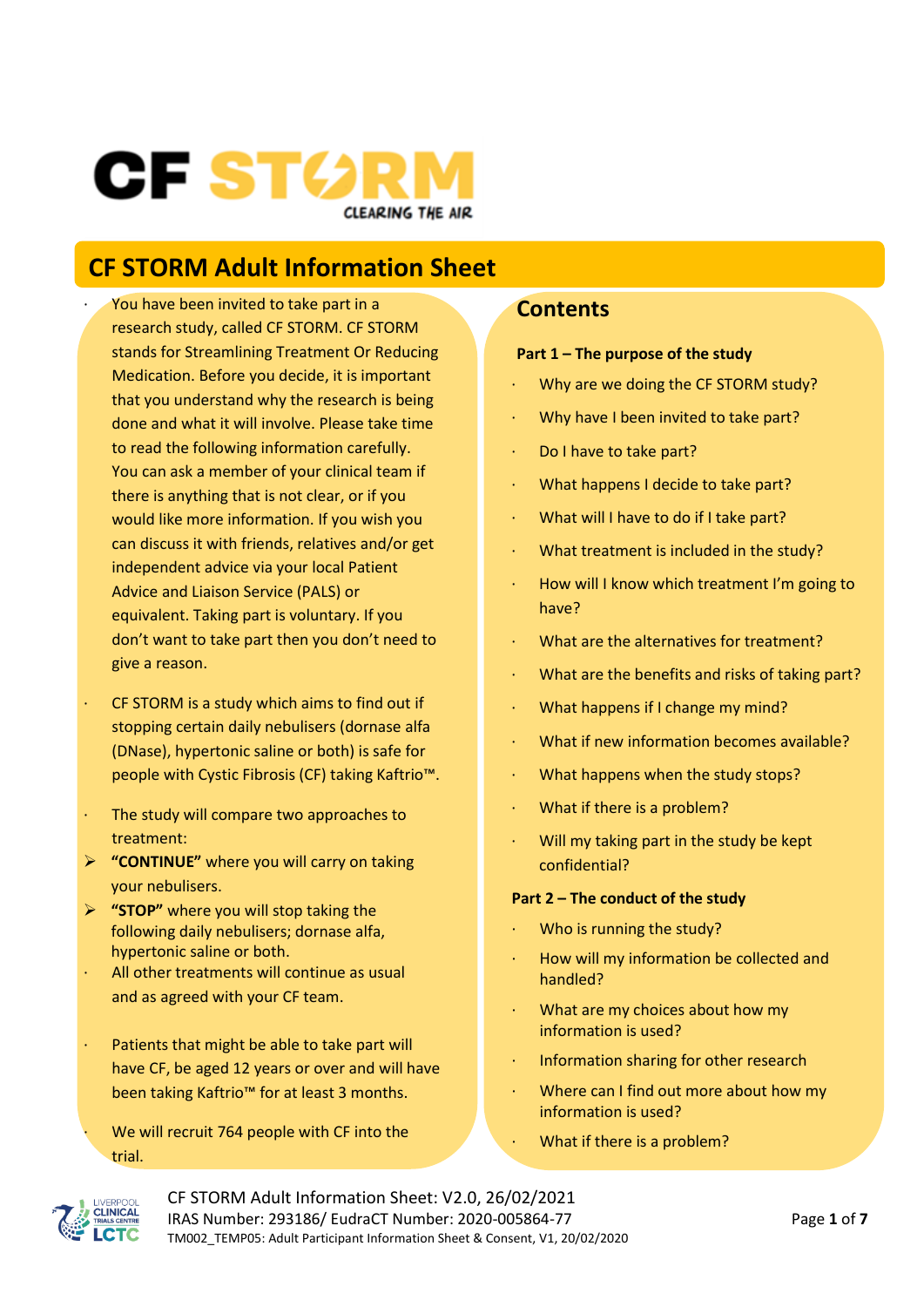# **PART 1: Purpose of the study and what will happen if you take**

#### **Why are we doing the CF STORM Study?**

Over time, the number of treatments people with CF take on a daily basis can accumulate. It is important to know if these treatments could be safely reduced with reassurance that taking away any treatments does not have a negative impact on their health.

Most people with CF use daily nebulisers to help thin or clear mucus from the lungs (dornase alfa, hypertonic saline or they may use both). Some people with CF have also started a new treatment called Kaftrio™. It may be that some nebulisers are no longer necessary once people are taking Kaftrio™, but we do not know the impact of this on the lungs. This study aims to find out if those people taking Kaftrio™ can stop their daily nebulisers without causing a significant drop in lung function.

To be included in the study, you will be required to have been taking Kaftrio™ for at least 3 months and use one of these daily nebulisers (dornase alfa, hypertonic saline or both) to clear mucus from your lungs.

You will take part in the study for 52 weeks (although this could range from 51-55 weeks depending on the timing of your end of study clinic visit). At the end of the study you will revert back to standard care in discussion with your CF team.

The results from this study will be used to help us improve treatment burden for patients with CF.

### **Why have I been invited to take part?**

You have been invited to take part because you;

- have been taking Kaftrio™ for over 3 months and you also take daily dornase alfa (DNase) or hypertonic saline (or both) nebulisers.
- have previously consented to be part of the UK CF Registry.
- you are able to do spirometry (respiratory function tests), either at home or in clinic.

Your condition is stable at the moment (no need for additional antibiotics in the past 6 weeks).

#### **Do I have to take part?**

No, taking part is voluntary. It is up to you to decide whether or not you want to take part. If you decide not to take part then you will still receive the usual treatment your hospital offers. Your Doctor can provide you with more information on this.

If you decide to take part you can also choose to stop taking part at any time without giving a reason.

The decision you make on whether to take part or not will not affect the standard of care you receive now or in the future.

#### **What happens if I decide to take part?**

A face to face or telephone/video appointment will be organised to arrange for you to provide your electronic consent (e-Consent). This can take place during one of your usual clinic appointments.

Following your consent and completion of a short quality of life questionnaire (EQ-5D-5L) and a CF specific quality of life questionnaire (CFQ-R), you will find out whether you are in the CONTINUE or STOP group by email and your CF team will discuss this with you.

We will follow your progress through the study using data collected during your routine appointments (face to face or by telephone/video call). After the first visit (where we obtain your e-Consent), the appointments should not be any longer than normal. Your progress will be recorded on the UK CF Registry and some of these results transferred to a CF STORM section for the purpose of this study.

During the course of your participation on the study we will send you three emails containing a link to a short survey to ask about your current treatments . We will also send you 4 emails with a link to the EQ-5D-5L questionnaire. (See study timeline). You may already complete the CFQ-R questionnaire as part of your usual care, and we will collect this data. However, your CF Team will also ask you to complete the questionnaire at the study start and end so you may end up completing more CFQ-Rs than you normally would.

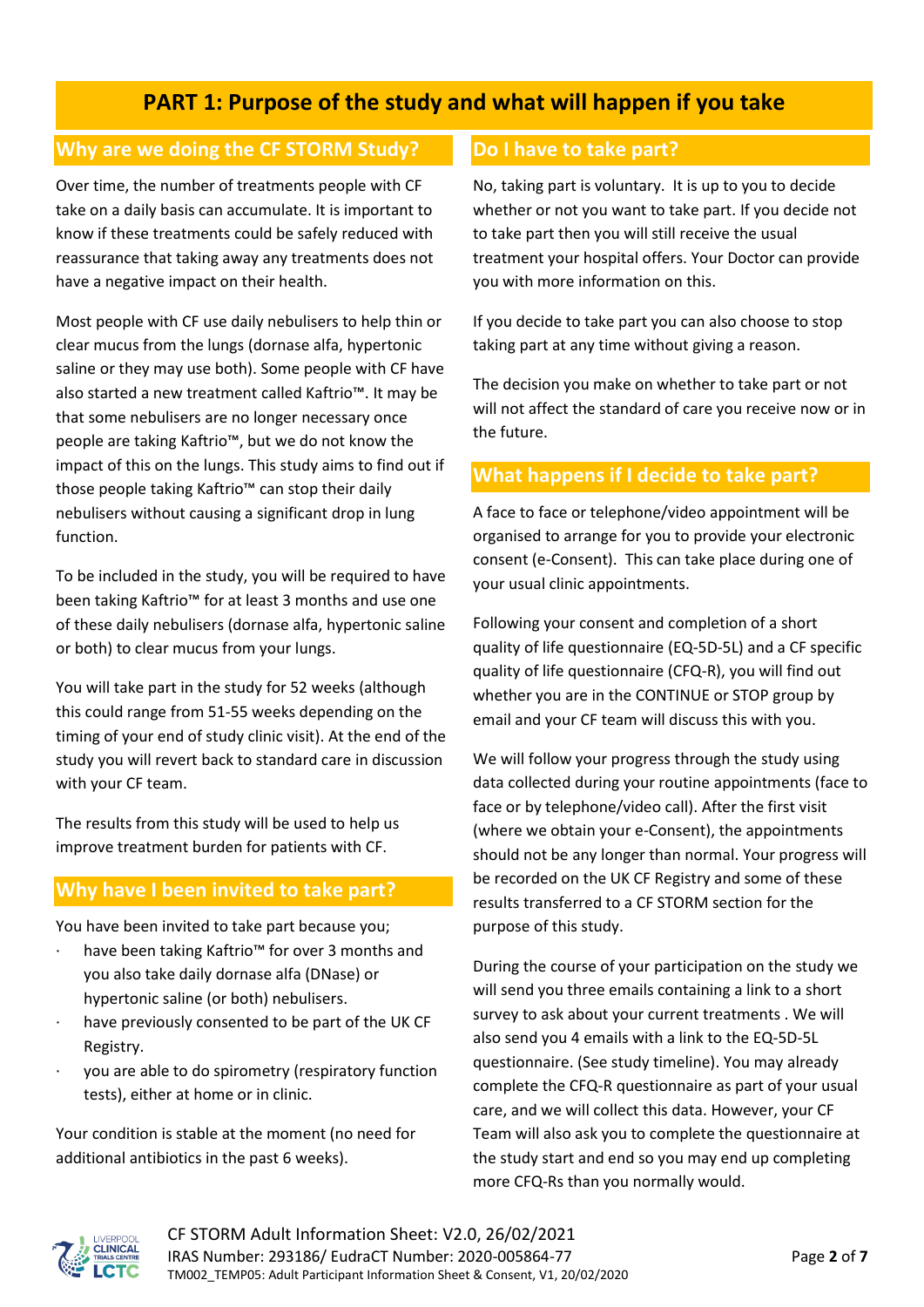You will not be required to attend any extra appointments for the study aside from those you would normally have.

During the study period we will collect the outcome from your spirometry tests (even if these tests are carried out by you at home). If you use a nebuliser that is able to measure when and how often you use it, we will request that we can record these results for three months before the study starts and during the study.

#### **What will I have to do if I take part?**

If you agree to take part, you will be asked to provide your email address so that a link to the e-Consent form can be emailed to you. Once you have completed the consent form, we will check and confirm that this study is suitable for you and you will be asked to follow the study plan (see study timeline). You will be emailed a copy of the completed e-Consent form to keep.

You will have to:

- Continue your usual CF clinic appointments and talk to your CF team about any change in symptoms, as you would even if you were not taking part in the study.
- · Ensure you follow the correct treatment allocated to you (CONTINUE or STOP).
- Complete the questionnaires/ surveys in line with the study timeline.
- Ensure that you contact your CF Team if you are feeling unwell, experience any side effects or reactions.

#### **What treatment is included in the study?**

In this study we will be focussing on the use of daily nebulised dornase alfa and/or hypertonic saline for people taking the medicine Kaftrio™.

## **How will I know which treatment I'm going to have?**

In research studies we often split patients up into groups to compare how different treatments work. In the CF STORM study those taking part will be split into two treatment groups at random:

#### One group will receive **"CONTINUE":**

This means you would carry on taking all your nebulised treatments as directed by your Doctor.



CF STORM Adult Information Sheet: V2.0, 26/02/2021 IRAS Number: 293186/ EudraCT Number: 2020-005864-77 Page **3** of **7** TM002\_TEMP05: Adult Participant Information Sheet & Consent, V1, 20/02/2020

The other group will receive **"STOP":**

- This means you would stop taking the following nebulised drugs:
	- · *dornase alfa (also called DNase or Pulmozyme®)*
	- · *hypertonic saline (also called Nebusal® or MucoClear®)*
	- · *Or both dornase alfa and hypertonic saline*

It is really important that each group in the CF STORM study has a similar mix of people in it so we know that if one group does better than the other it is very likely to be because of the treatment and not because there are differences in the types of people in each group. We use a computer programme that puts people into groups 'at random' – you might hear this described as 'randomisation' or 'random allocation', but they all mean the same thing. Neither you nor your doctor choose which group you are in.

In the CF STORM study you are equally as likely to be in the "CONTINUE" group as you are in the "STOP" group.

Your healthcare team will let you know which group you are in as soon as possible following your completion of the EQ-5D-5L questionnaire that will be sent to you by email.

You will have 2 weeks to complete the EQ-5D-5L questionnaire. If you are unable to complete the questionnaire you will be informed of which group you are in following the two-week period after providing your consent.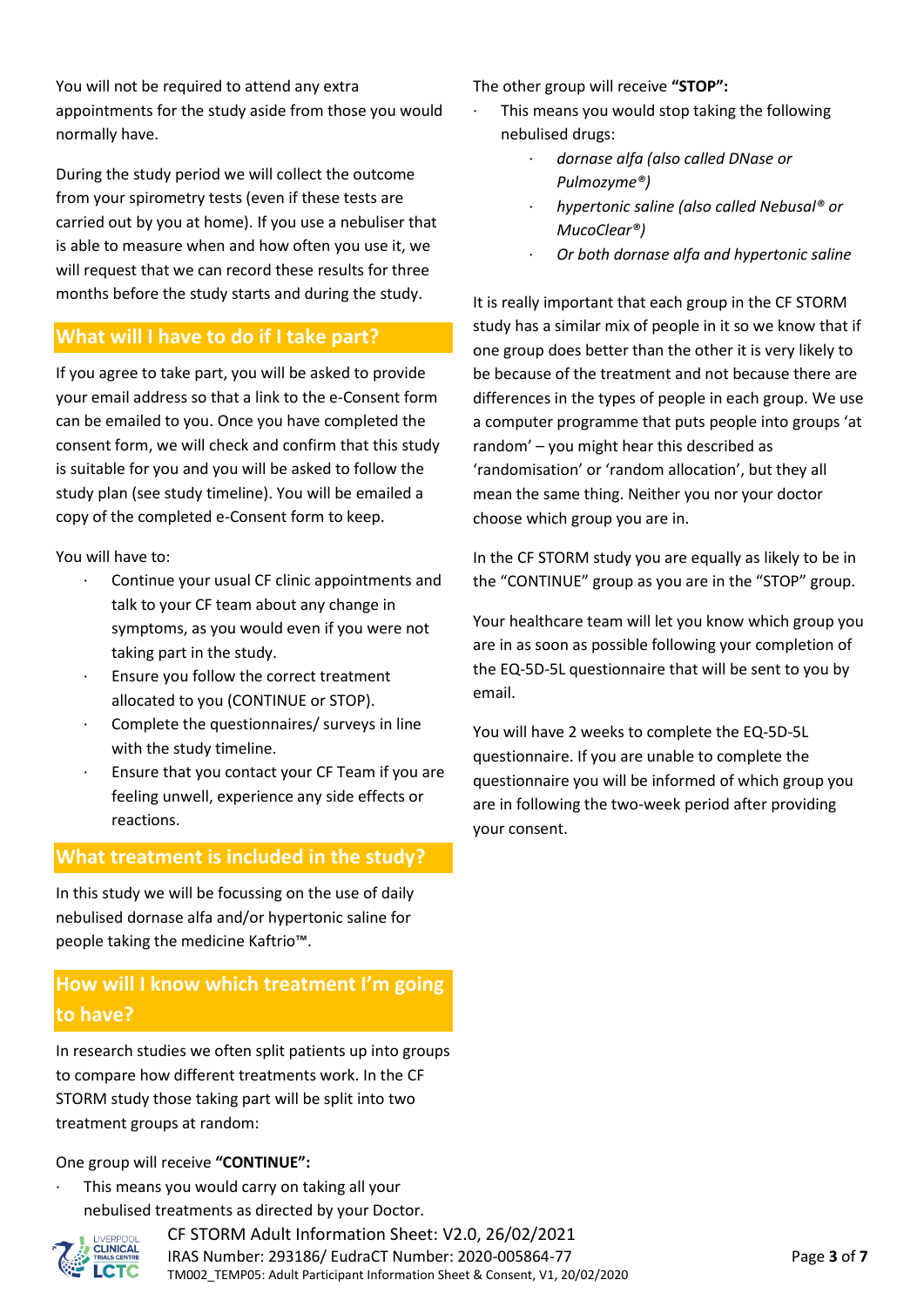| <b>Study Timeline</b>                             |                                                                                 |
|---------------------------------------------------|---------------------------------------------------------------------------------|
| After you have consented to                       | You will receive a link via email to the EQ-5D-5L questionnaire which will take |
| take part                                         | you 5 minutes to complete.                                                      |
|                                                   | Your CF centre will send you a CFQ-R questionnaire (10 minutes to complete)     |
|                                                   | by post, email or they will provide a copy during one of your clinic visits.    |
| 7 and 10 days after consenting                    | If we haven't received your response to the EQ-5D-5L we will send you a         |
|                                                   | reminder email.                                                                 |
| Day 1: Allocated to either STOP or CONTINUE group |                                                                                 |
| At 12, 26, 39 weeks we will                       | A link via email to a survey of trial progress (2 minutes to complete)          |
| send you                                          |                                                                                 |
| At 17, 34, 50 weeks we will                       | A link via email to the EQ-5D-5L questionnaire (5 minutes to complete)          |
| send you                                          |                                                                                 |
| 50 weeks                                          | Your CF centre will send you a CFQ-R questionnaire (10 minutes to complete)     |
|                                                   | by post, email or they will provide a copy during one of your clinic visits.    |
| Day 1- week 52 (Regular clinics)                  | Your regular CF clinic appointments will not change but we will use some/all of |
|                                                   | the data taken recorded during these clinics. This will include any data from   |
|                                                   | completion of the CFQ-R questionnaire during this period.                       |

**Week 52:** End of your participation

#### **What are the alternatives for treatment?**

If you chose not to take part in CF STORM, your usual CF care will continue as normal. Any decisions in relation to your current treatments should be fully discussed with your CF team.

## **What are the benefits and risks of taking part?**

We do not currently know if it is safe to stop daily nebulised dornase alfa and/or hypertonic saline for people taking the medicine Kaftrio™.

If you are allocated to the "STOP" group this may reduce the burden of taking your daily treatments for the period of the study. However, stopping the use of the daily nebulisers dornase alfa / hypertonic saline may impact on the functioning of your lungs and your CF Team and people like you with CF need to be reassured that this is not the case.

If you "CONTINUE" to take your nebulisers, the common side effects you may already be familiar with are:

- · *Dornase alpha (rare and mild side effects): Chest pain, high body temperature, conjunctivitis, indigestion, hoarseness; sore throat, inflammation of your voice box, runny nose, shortness of breath; fever; increased risk of infection; skin reactions.*
- · *Hypertonic Saline: Temporary irritation; such as coughing, hoarseness, or reversible bronchoconstriction may occur.*

There will always be a member of your CF team that you can phone if you have any concerns.

We hope that the results from the study will help doctors and people with CF in the future when making decisions around the possibility of rationalising nebuliser use for people established on Kaftrio™.

#### **What happens if I change my mind?**

If at any point you decide to stop taking part in the study you will still receive treatment and the follow up usually offered by your hospital. If you do decide to stop taking part we will ask you if you would like to:

- allow us to carry on collecting your data from follow up visits **or**
- stop taking part with no more data collected for the study.

Information on how we will handle your information in the event of you withdrawing is detailed in Part 2 of this Information Sheet.

# **What if new information becomes available?**

Sometimes during the course of a research project, important new information becomes available about the treatment/drug that is being studied. If this happens, your doctor will tell you about it and discuss with you whether you want to or should continue in the study. If you decide to withdraw your doctor will make arrangements for your care to continue. If you decide to continue in the study you will be asked to sign an



CF STORM Adult Information Sheet: V2.0, 26/02/2021 IRAS Number: 293186/ EudraCT Number: 2020-005864-77 Page **4** of **7** TM002\_TEMP05: Adult Participant Information Sheet & Consent, V1, 20/02/2020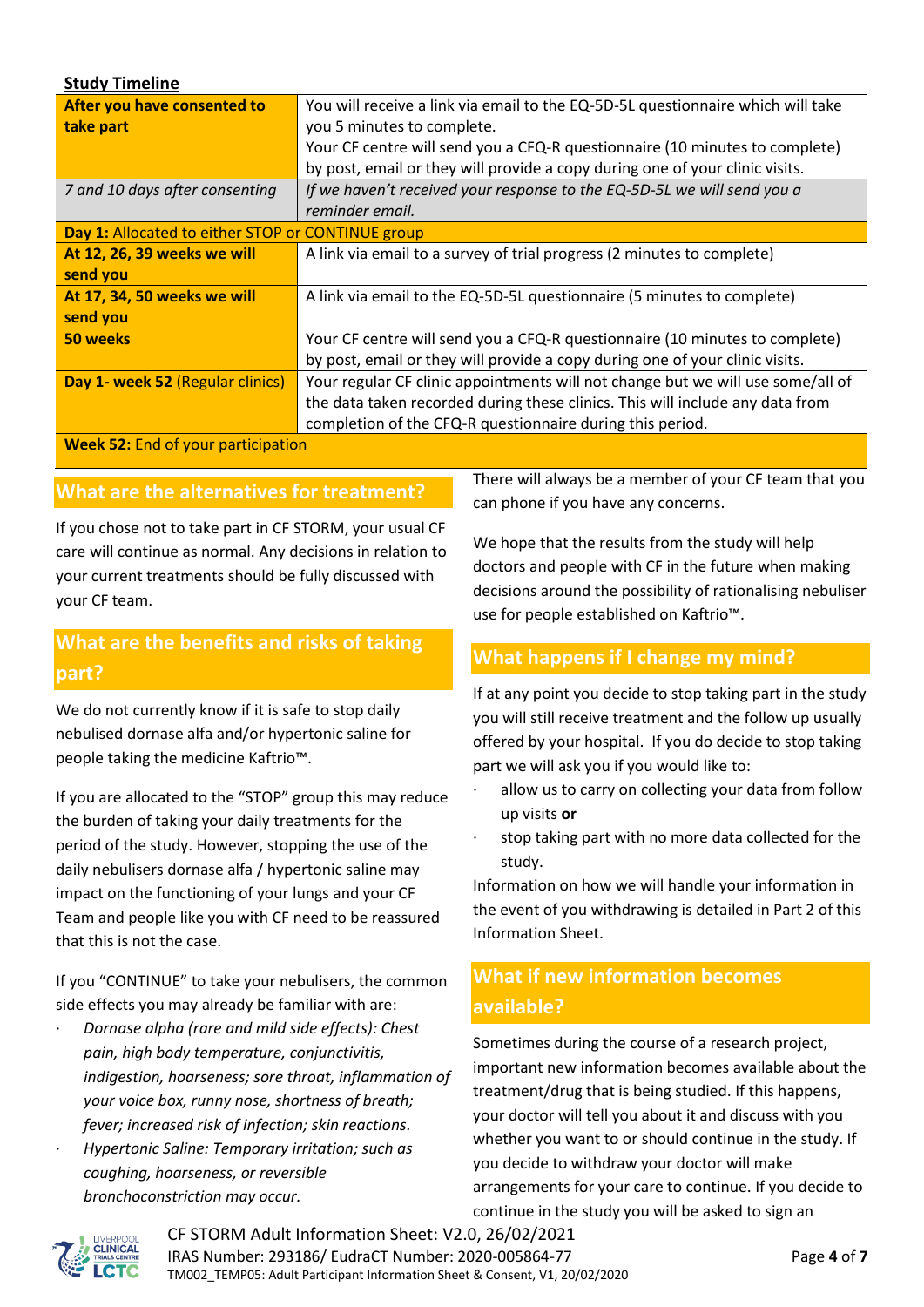updated consent form. On receiving new information your doctor might consider it to be in your best interests to withdraw you from the study. He/she will explain the reasons and arrange for your care to continue. If the study is stopped for any other reason you will be told why and your continuing care will be arranged.

### **What happens when the study stops?**

At the end of your participation, you will return to your standard CF care in discussion with your CF team.

When all participants have completed their part in the study, it is intended that the results of the study will be presented at conferences and published in medical journals so that we can explain to the medical community what our research results have shown. They may also be used for research related to the development of pharmaceutical products, diagnostics or medical aids. Confidentiality will be ensured at all times and you will not be identified in any publication.

In addition, we will be working closely with the CF Trust and their community team to ensure that the results of the study are publicised and that people with CF can make informed decisions about their treatment options in partnership with their CF teams. We will send you an email at the end of the study to help direct you to the results.

Any information derived directly or indirectly from this research, as well as any patents, diagnostic tests, drugs, or biological products developed directly or indirectly as a result of this research may be used for commercial purposes. You have no right to this property or to any share of the profits that may be earned directly or indirectly as a result of this research. However, in signing this form for this research, you do not give up any rights that you would otherwise have as a participant in research.

## **What if there is a problem?**

Any complaint about the way you have been dealt with during the study or any possible harm you might suffer will be addressed. Detailed information is given in Part 2 of this information sheet.

# **Will my taking part in the study be kept confidential?**

Yes. All the confidential information about your participation in this study will be kept confidential. Detailed information on this is given in Part 2.

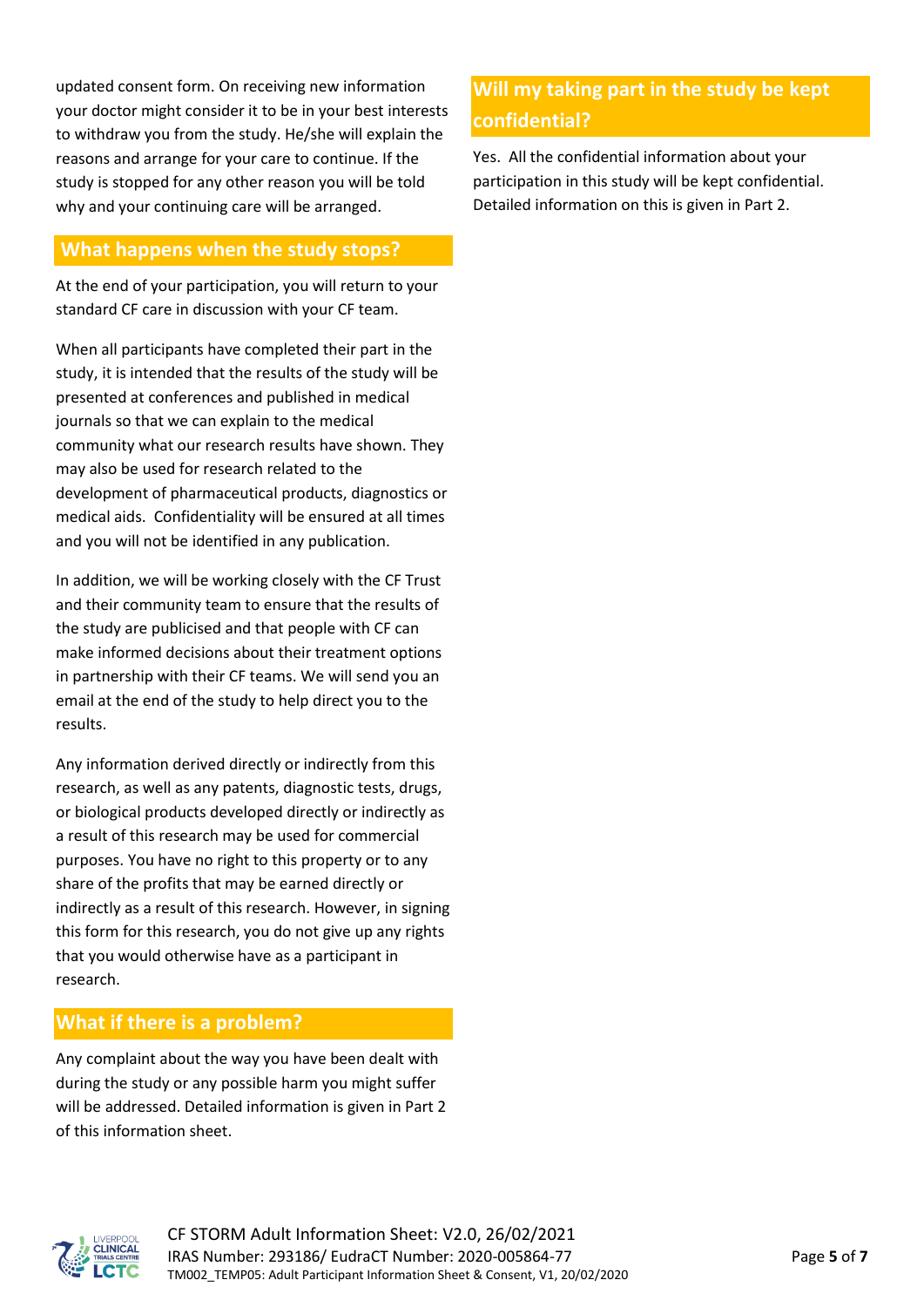# **PART 2: Detailed Information about the conduct of the study**

#### **Who is running the study?**

Alder Hey Children's NHS Foundation Trust is the Sponsor of this study and is responsible for managing it. They are based in the United Kingdom. They have asked that the day to day running of the study is carried out by a team based at the Liverpool Clinical Trials Centre (LCTC, part of the University of Liverpool). There are two doctors running the study, based at University of Liverpool and University College London. They are supported by a large team from across the UK, including adult and paediatric CF doctors, and health economics researchers from University of East Anglia (the central study team). LCTC collaborate with the UK CF Registry who provide the data collection system for your hospital site to record your data on.

The study has been reviewed by the Medicines and Healthcare Products Regulatory Authority, the Health Research Authority and the National Research Ethics Service Committee to make sure that the study is scientifically and ethically acceptable.

This study is funded by National Institute for Health Research (NIHR) Health Technology Assessment (HTA) programme.

Your doctor will not receive any payment for including you in this study.

# **How will my information be collected and handled?**

Alder Hey Children's NHS Foundation Trust, University of Liverpool and University of East Anglia are the Data Controllers for this study and will need to use information from you or from your medical records for this research project.

This information will include your initials/ name/ email address/ DOB. People will use this information to do the research or to check your records to make sure that the research is being done properly.

Individuals from Alder Hey Children's NHS Foundation Trust, the LCTC and University of East Anglia and regulatory organisations may look at your medical and research records to check the accuracy of the research study. People who do not need to know who you are will not be able to see your name or contact details. Your data will have a code number instead. The data stored in the CF Module on the CF Registry is held on servers in the Netherlands and London. Your data will move from the CF STORM Module on the CF Registry (ran by the CF Trust) to LCTC. Some of your data will then be sent onto the University of East Anglia.

We will notify your GP that you will be taking part in the study for their information.

We will keep all information about you safe and secure. Once we have finished the study, we will keep the data for 25 years, so we can check the results. We will write our reports in a way that no-one can work out that you took part in the study.

# **What are my choices about how my information is used?**

You can stop being part of the study at any time, without giving a reason, but we will keep information about you that we already have. If you choose to stop taking part in the study, we would like to continue collecting information about your health from the CF Registry. If you do not want this to happen, tell us and we will stop.

In some cases, however we may need to continue to collect limited information about any side-effects of the study treatment you may experience. We will only do this where we are required to do so by law. We need to manage your records in specific ways for the research to be reliable. This means that we won't be able to let you see or change the data we hold about you.

#### **Information sharing for other research**

When you agree to take part in a research study, the information about your health and care may be beneficial to researchers running other research studies in this organisation and in other organisations. These organisations may be universities, NHS